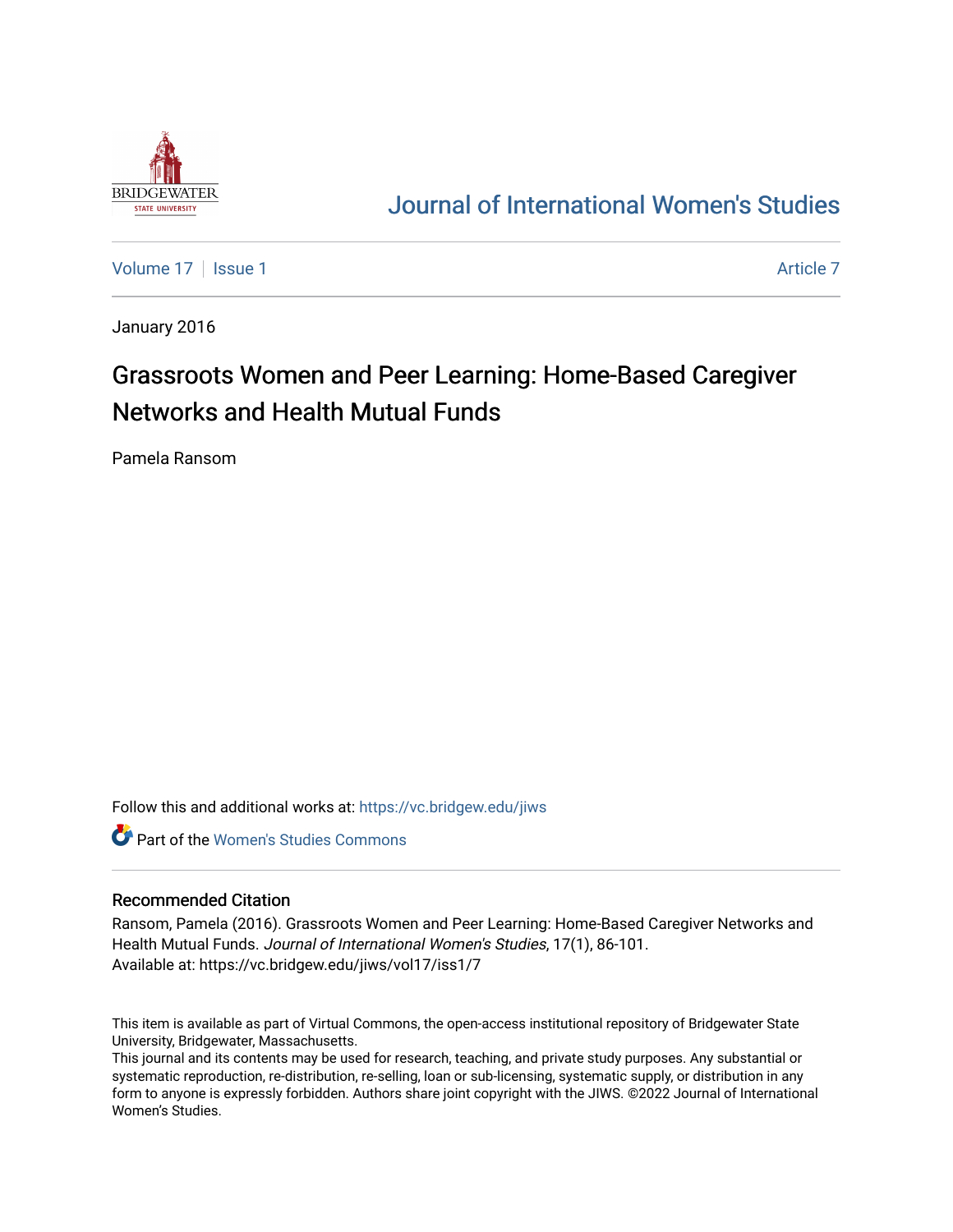This journal and its contents may be used for research, teaching and private study purposes. Any substantial or systematic reproduction, re-distribution, re-selling, loan or sub-licensing, systematic supply or distribution in any form to anyone is expressly forbidden. ©2016 Journal of International Women's Studies.

## **Grassroots Women and Peer Learning: Home-Based Caregiver Networks and Health Mutual Funds**

Pamela Ransom<sup>1</sup>

#### **Abstract**

 $\overline{a}$ 

Universal access and financial risk protection are identified as health targets in global negotiations for post 2015 development goals although these represent difficult challenges for countries burdened by overstretched budgets and growing populations with increasingly complex health care needs. In many parts of Africa health financing is characterized by weak, underresourced systems, high out of pocket contributions and lack of donor will. The paper gains insight from small scale, creative financing strategies for health emerging among the very poor through innovations of grassroots women's networks. We explore the influence of peer learning and information exchange in women's home-based caregiver networks that emerged in response to the HIV/AIDS epidemic in various parts of Africa. This examination of an Africa/ Asia peer exchange focuses on results of information sharing, particularly replication of the shared "best practice" of a health mutual fund model among caregiver groups from Kenya, Uganda and Nigeria. In all three countries semi-structured interviews of peer exchange participants report rapid launch of a fund (within one to two years in all three countries) after participants returned. Additional replications in the form of spin off funds are the result of women's engagement in follow up education and training. The paper examines characteristics of the replicated health mutual funds uncovering potential for new partnerships with governments in years to come.

*Keywords*: Health Mutual Funds, Peer Exchanges, Home-based Caregivers, Grassroots Women

## **Grassroots Women and Peer Learning: Home-Based Caregiver Networks and Health Mutual Funds**

Access to affordable health care and financing are recognized as important global objectives in UN General Assembly resolutions encouraging governments and civil society to move towards these development goals (UN General Assembly, 2012). Protections from financial risks due to health are essential components in the fight against poverty and countries have been

<sup>&</sup>lt;sup>1</sup> Pamela Ransom PhD is Associate Professor at Metropolitan College in the school of Public Affairs and Administration. Her BA is from Harvard University and PhD in Urban Planning from Massachusetts Institute of Technology. She served as Deputy Director of Town Planning for the Government of Jamaica and consultant for the United States Agency for International Development. She was Co-director of Harvard Africa Volunteers working with volunteers throughout East Africa. For eight years, she was Special Assistant for Environmental Affairs for the Manhattan Borough President and New York City Mayor. She has served as Program Director for the Women's Environment and Development Organization, managing a global program on health and environment. She taught Public Administration on the faculty of Long Island University for 14 years in the Masters of Public Administration Program and public policy with Northwestern University School of Professional Studies. She serves as a consultant and policy adviser for the Huairou Commission in their international programs on women and has been a researcher and consultant for a wide variety of other government agencies, health institutions and community organizations internationally and in the United States.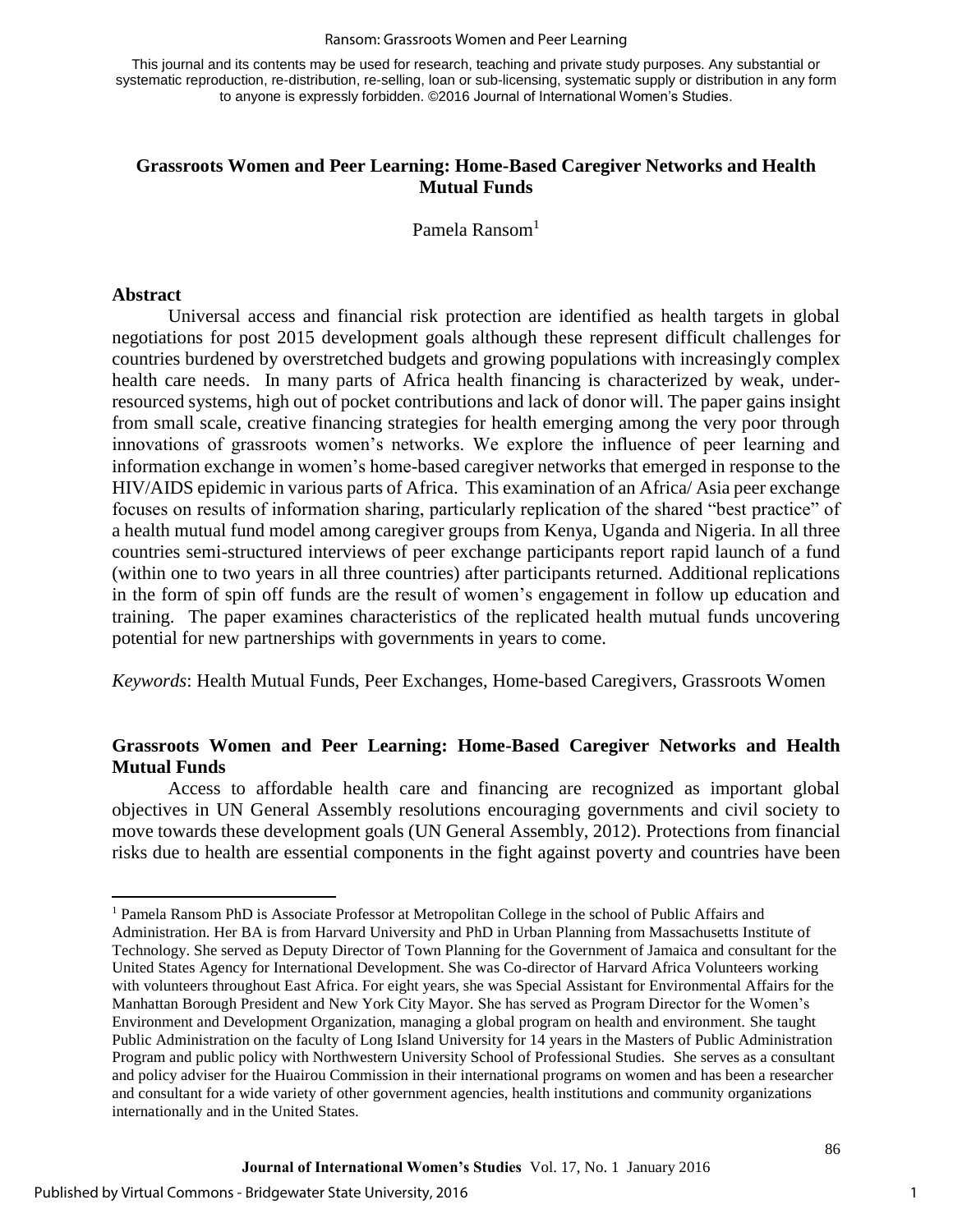called to "urgently and significantly scale up efforts to accelerate the transition towards universal access to affordable and quality health-care services" (para.22). The Director General of the World Health Organization remarked in a high level meeting on the post 2015 development agenda that she "regard(s) universal health coverage as the single most powerful concept that public health has to offer" with a Task Team on Health synthesizing input from global thematic consultations reinforcing support (WHO, 2012, Tran, 2012, Task Team on Health, 2013). By spring 2015 universal coverage and financial risk protection remain proposed targets for the UN post 2015 sustainable development health goal of "ensuring healthy lives and promoting well-being for all ages" (BUSC, 2015; UNECOSOC, 2015).

These ambitions pose challenges for countries burdened by overstretched budgets and growing populations with complex health care needs. In many parts of Africa for example, health financing lies in the context of weak, under-resourced health systems, high out-of-pocket contributions and lack of donor will to finance broad-based programs. Thus calls for alternative resources and strategies for empowerment of communities to meet current needs continue to be renewed (WHO Africa Region, 2012, Nepad, 2007-15).

It is useful to gain insight from creative strategies for health financing emerging among the poor through innovations in grassroots women's networks. We address the question of how women's groups have learned to make adaptations to meet health-financing needs. We focus on one voluntary model, a health mutual fund. Our case examines transfer and expansion of health mutual funds in various parts of Africa among home based caregivers. We explore phases of inception, transmittal and replication through study of the influence of peer learning and information exchange. This lies in the context of broader issues of movement-based empowerment as grassroots women come together to meet collective needs.

#### **Health Mutual Funds**

In the developing world we find various ways groups and associations organize members to be proactive in ensuring adequate resources for health. Mutual health funds are one type of prepaid health financing strategy involving individuals coming together through networks and participatory structures to "finance or co-finance costs associated with health services" (Mtei, Mulligan, 2007; Carrin, 2003). This form of community financing also offers opportunities for engagement attractive for those involved. Atim (1998) identified "health mutual organizations" in a number of countries in west and central Africa as voluntary, nonprofit insurance schemes built "on the basis of mutual aid, solidarity and collective pooling of health risks in which members participate effectively in its management and functioning".

Communal pooling of resources for health takes various forms including community health funds and micro-insurance serving similar goals (Carrin, Welkein & Criel, 2005). These structures are useful for trade associations or others who build on strengths of solidary, participation and shared management to meet health risks (ILO, 2001; Atim, 1998). The ILO (2001) found examples within informal associations of microenterprises. These funds offer a range of useful health services including reimbursing medical expenses, paying for accidents, negotiating prices for members and launching health campaigns. Characteristic principles include solidarity between members, democracy and participation of members in decision-making, autonomy and freedom (from government authorities etc.), strengthening personal development (respect for dignity and sense of responsibility) and nonprofit objectives (p. 21).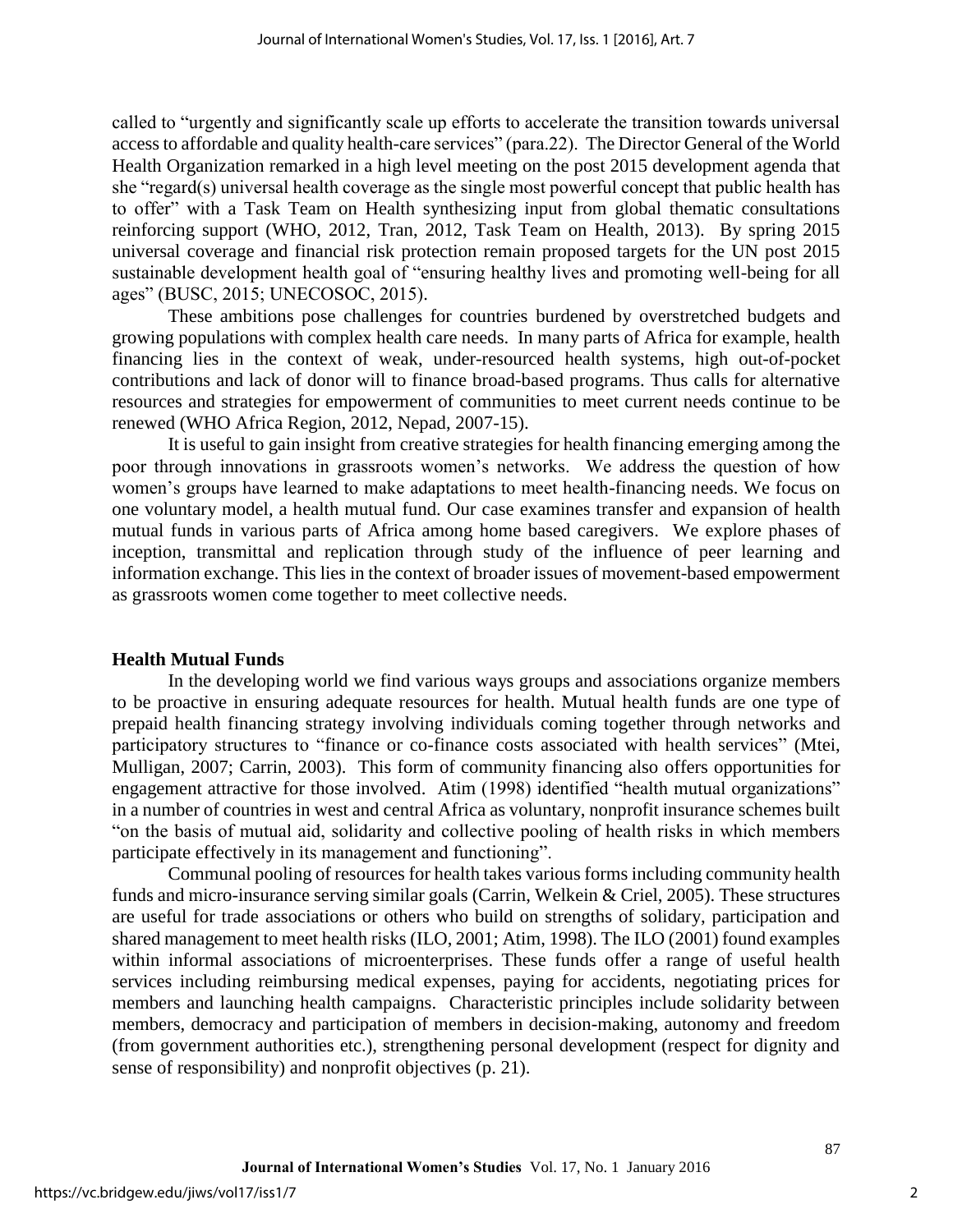Similar mutual and community health funds have been integrated into financing initiatives funded by the World Bank. In Senegal women's associations formed "health mutual societies" with support from the Urban Women's Programme Network through Profemu and Oxfam. These provide a form of micro-insurance with small regular member contributions pooled to meet health expenses (Shiner, 2003, Africa Step Team, n.d.)

Atim's (1999) research in Ghana and Cameroon focused on influence of social movements on non-profit, voluntary health insurance strategies. The analysis builds on Develtere's (1993) definition of a social movement as any "spontaneous collective attempt" to reach common goals or interests through collective practices or organizations which help attain the vision (Atim, p. 882). Atim (1999) identified inclusive mutual health associations or movements as one of five types of social movement based schemes. While these grow from professional associations, enterprise or trade unions, traditional solidarity networks arise from ethnicity or clan. Simple/ low participation community financing does not involve participants in management, in contrast to complex high participation models where involvement of members is key, often in partnership with health providers. Mutual aid societies finally are larger and include professional staff.

Health mutual funds sometimes provide extra support for those in need, although questions remain about their effectiveness in reaching the very poor (Ekman, 2004). One Tanzania study tracks a community health fund started in 1996 involving voluntary prepayment through use of a card. The fund successfully offset health care cost risks for the poor, expanding by 2003 to cover many districts (Mtei & Mulligan, 2007). Evidence from Burkina Faso shows their potential to protect household assets in rural areas and in the Democratic Republic of Congo, researchers found participation in a similar fund linked to more intensive use of health services (Parmar, Reinhold, Souares, Savadogo, & Sauerborn, 2012; Kutzin and Barnun, 2012). Creese and Bennet (1997) caution that most voluntary, non-profit insurance schemes are limited in coverage, scope or ability to reach the poor. Literature reviews cite large gaps in research on voluntary health financing in Africa, with inadequate understanding of these schemes inception, initial development or relationship to issues such as gender and empowerment (Spaan, Mathijssen, Tromp et al., 2012). We seek to further explore these themes through a look at health mutual funds expansion among grassroots women's home based caregiver networks.

#### **Peer Exchanges and the Home Based Care Alliance**

One social movement focused on health is the Home Based Care Alliance that emerged in recent years from broader global networks formed to empower grassroots women. In many countries throughout Africa the tasks of providing care for the sick, frail and elderly became particularly dire in the face of the escalating HIV/AIDS epidemic throughout the 1990's. As the numbers of individuals, particularly women, taking on tasks of care and support grew, a space emerged for formation of a supportive network for those in the care giving role. The Home Based Care Alliance (HBC Alliance) formed in 2005 with support of Groots International and the Huairou Commission, powerful global networks formed by the former head of UN Habitat at the Fourth World Conference on Women in Beijing. Their aim was to ensure grassroots women's connections at both the global and local level to facilitate self-empowerment and support (Ransom & Asaki, 2013). Over time, the HBC Alliance has grown into a 30,000 member federation of locally based groups across twelve African countries with leadership structured through local, regional and district hierarchies and NGO's providing supportive national coordination.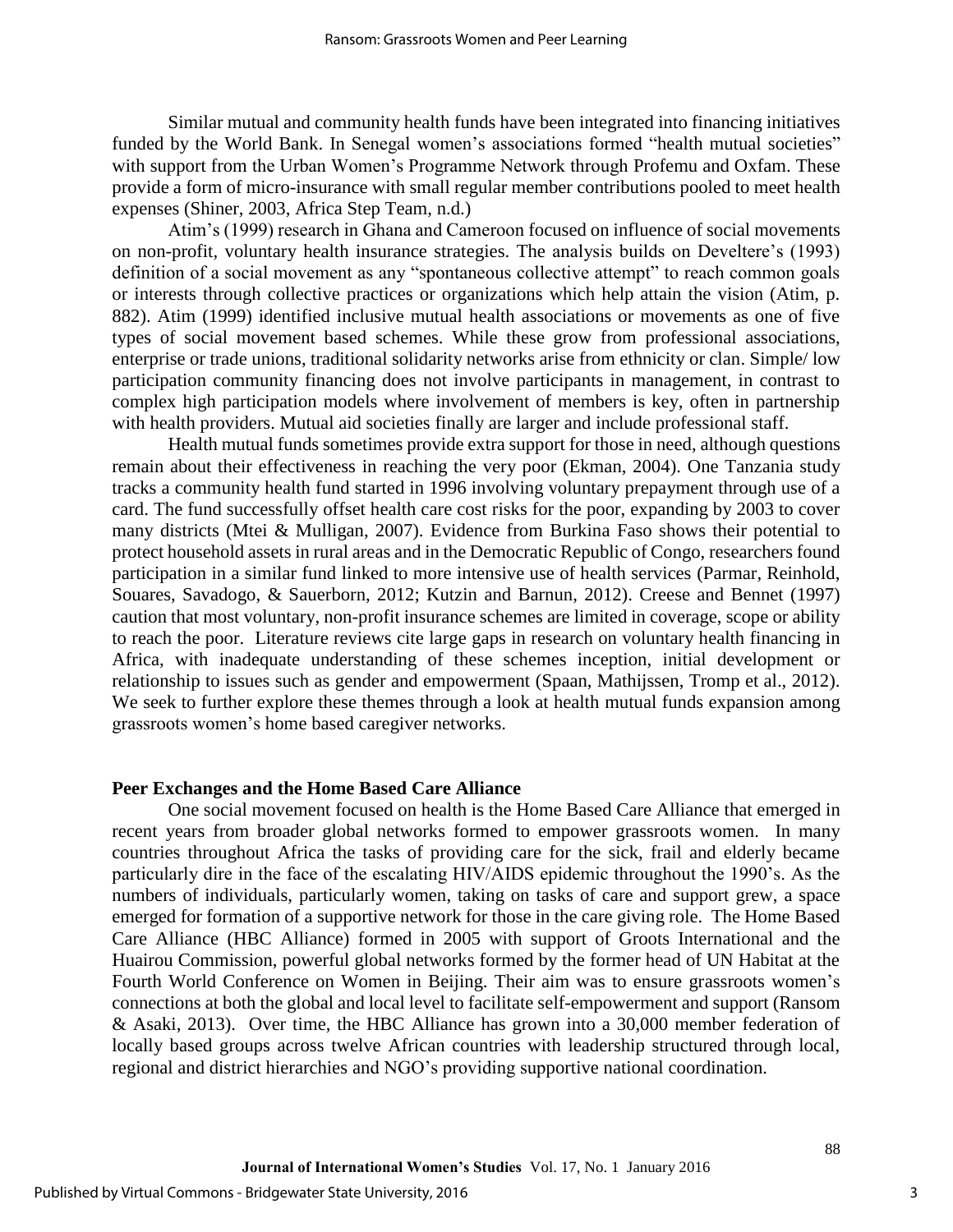Social networks such as these sometimes influence the learning process. Networks help facilitate not only the way people seek out and transmit information, but also awareness, assessment and how participants "value" what they come to know (Borgatti & Cross, 2003). Structured learning through peers is one example of this influence on knowledge acquisition. Although specific mechanisms are not well understood, shared interests, values and ideas about change may play an important role (Gabriele & Montecinos, 2001, Jeanetta, 2007 p.2). In global women's networks that nurtured creation of the HBC Alliance, peer exchanges emerged over time as a popular learning form. These are distinguished from ordinary training programs as a unique "exchange of ideas and experiences" between those with similar capacities and needs (Jeanetta, 2007 p.2). Peer exchanges between groups of grassroots women have been organized by networks in the Huairou Commission/ Groots International on an array of diverse themes. Through this exciting framework women come together over several days to simultaneously teach and learn through sharing proven best practices. The ultimate goal is stimulating empowerment through replication of innovations when participants take information home. A successful peer exchange involves various steps including participatory planning, identification of stakeholders (including allies, partners and funders), following guidelines for event documentation and hosting as well as careful post exchange follow up and evaluation (ibid p.4).

#### **The India/Africa Peer Exchange**

In 2009, a cross cultural peer learning exchange brought together representatives of the Home Based Care Alliance from four countries in Africa to learn from grassroots women's federation members from India. The goal was to encourage "knowledge sharing and transfer of effective practices in health, community led HIV/AIDS initiatives, savings and credit groups and livelihoods" (Groots India-Africa Learning Exchange, p.2). The five-day event held in 2009 was organized by the Indian women's group Swayam Shrikshan Prayog (SSP) and Groots International (Groots, 2009). Participants from the host country of India included 20 grassroots leaders from women's federations in three states (Gujarat, Maharashtra and Tamil Nadu), while the African participants included four women's grassroots groups from four countries who were national coordinators for Home Based Care Alliance groups. Kenya was represented by Groots Kenya, Uganda by the Uganda Community Based Organization for Child Welfare (UCOBAC), Nigerian participants were from the International Women's Communication Center, while the Ntankah Village Women Common Initiative Group came from Cameroon. These were all linked through membership in the global Groots International/Huairou Commission women's network.

In the peer exchange there was first an effort to learn about activities of the women's grassroots federations in Maharashtra, Gujarat and Tamil Nadu in India, with presentations made on various innovative methods used to address regional needs (Groots, 2009). The second day focused on best practices in health, with participants sharing successful health initiatives, touring a primary health center in the Maharashtra host state and talking with community members about health services. The Indian host group, SSP, showcased their launch of a community health mutual fund started with involvement of the Oriental Insurance Company in 2006 (Groots A-I Exchange, 2009).

The mutual health funds goal was to strengthen the economic safety net for women federation members struggling with high interest loans taken to respond to family or personal health care needs (SSP, n.d). The fund is run and marketed by federation members and was introduced to women in the area through a participatory, door-to-door educational process. Self-

4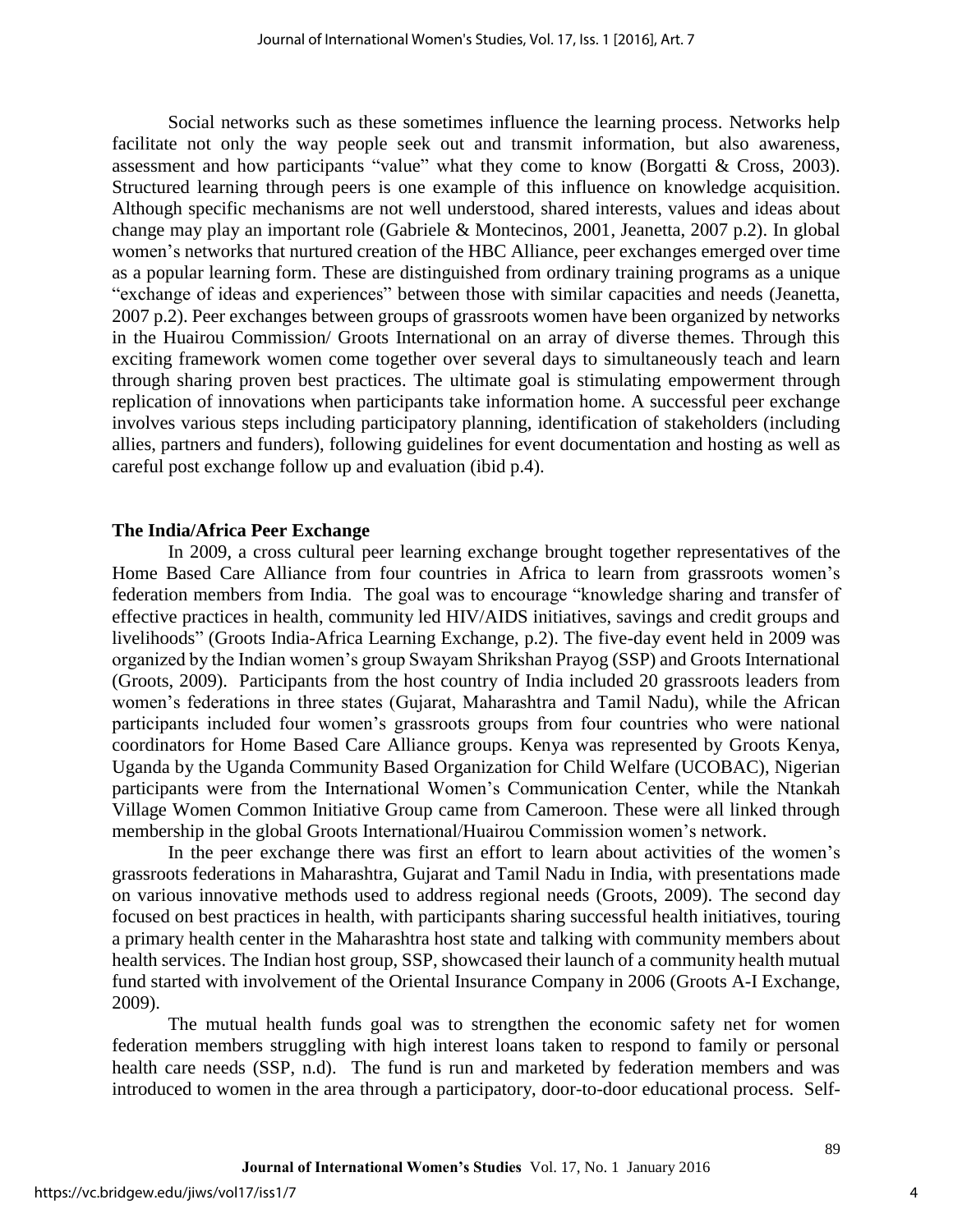help groups collect contributions with a health mutual fund launched when a minimum of five hundred people became involved (Groots India-Africa Learning Exchange, n.d.) By 2009 the fund had grown to involve more than 13,000 policyholders with each member paying Rs. 100 annually. Members carry photo identification cards showing eligibility for reimbursements for 20% of the cost for public and up to 60% for private hospitals. Discounts on other medical services resulted from negotiations between the women's federation, doctors and other health providers.





The African women who were HBC Alliance coordinating group members in the peer exchange responded with enthusiasm after learning about the health mutual fund concept. Following the presentations they talked over potential benefits and possibilities for replication of this strategy within their home countries.

To understand more about the role of women's social networks in inception, and development of voluntary health financing, we focus on this case example of peer learning. We hope to understand more about how effective the peer exchange is as a strategy for influencing adaptation of the health mutual fund model among grassroots women's groups. Change in practice is one clear method to determine successful learning outcomes. Examining the dynamics surrounding transfer of the health mutual fund concept after the peer exchange as participants returned to Africa helps assess not only the impact of learning from the exchange but also the extent of achievement of original peer exchange goals. The original aim was to transfer one best practice in health among network members. Three central questions will be addressed. How do women in a grassroots network describe the extent of follow-up in Africa regarding health mutual funds after the best practice was first introduced in the peer exchange? How do they describe subsequent efforts towards health mutual fund replication by the HBC Alliance? And finally, how do they assess future prospects and additional peer exchange needs regarding health mutual funds?

Our exploratory study draws information first from document reviews from the African/India peer exchange event. To assess outcomes from the event, semi-structured interviews took place with each of the African HBC Alliance national coordinating group participants who attended the Africa/India peer exchange event. Only one group in Cameroon did not respond to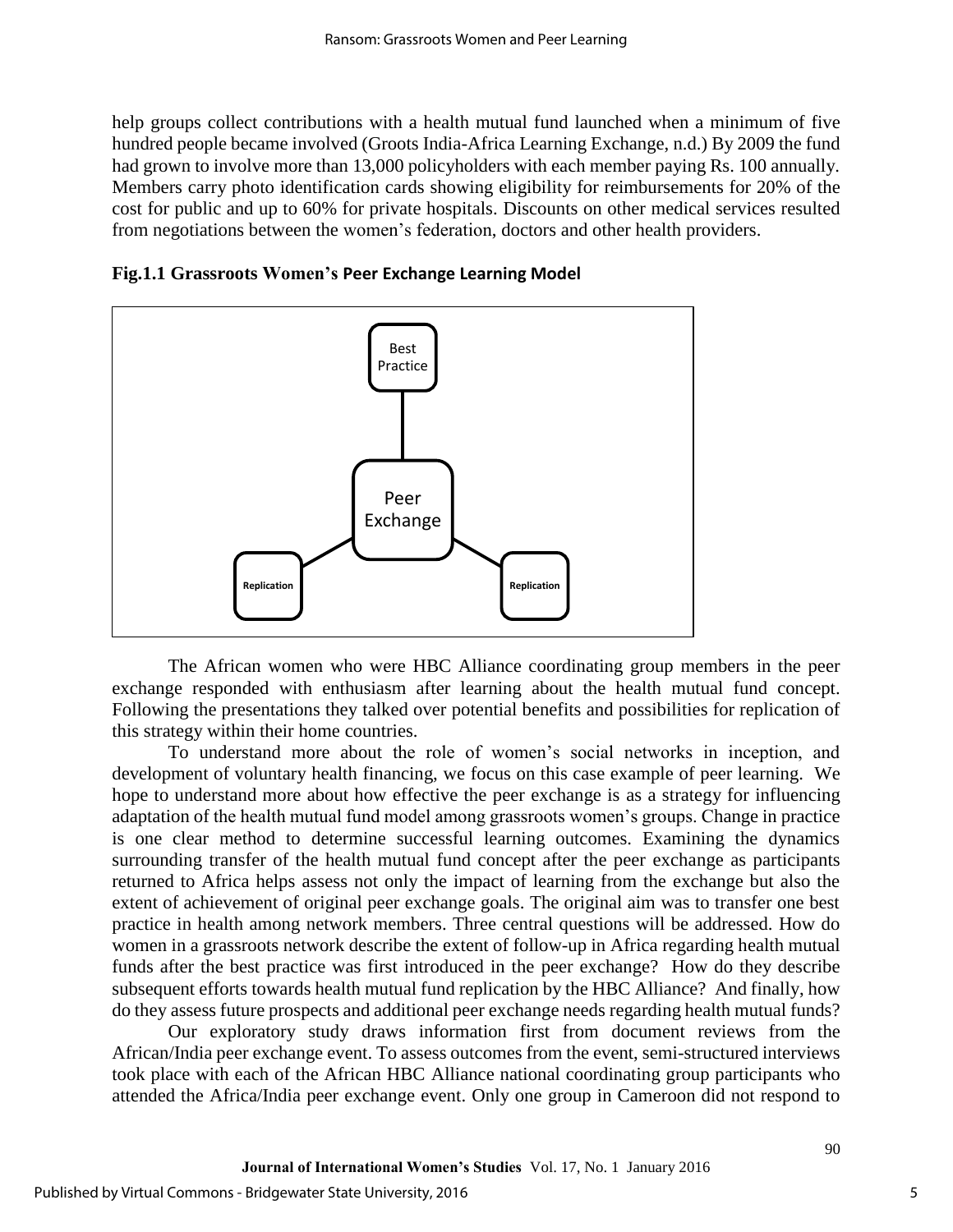the request for an interview, indicating only briefly in written form that they had started a health mutual fund. Results were coded around several themes including 1) HBC Alliance follow-up after the peer exchange 2) health mutual fund replication in Africa (management, participant satisfaction and challenges) and finally 3) future prospects and additional peer exchange needs regarding health mutual funds. We conclude by relating findings to identified principles of health mutual funds.

## **Results**

#### *Nigeria*

At the Africa India Peer Exchange the HBC Alliance in Nigeria was represented by a participant based in the city of Ilorin in Kwara state. The interview revealed that after return from the peer exchange a debriefing meeting introduced Nigerian HBC Alliance members to the concept of a health mutual fund. Members already understood the idea of microcredit loans and quickly saw potential benefits of starting a health mutual fund. The respondent comments that, "we saw the wonderful work that was being done in India and within two months after attending the peer exchange started our own health fund." The idea caught on because although many aspects of health care in Nigeria are free for those with HIV AIDS, caregivers and their families were often grappling with high costs of care.

The respondent noted that since the launch of the mutual fund in Kwara state the fund has grown to include 1600 HBC Alliance members (representing 32% of the 5000 HBC Alliance members nationally). These high levels are the result of the Alliance organizing 160 local coordinators who each recruited approximately ten paid members to the health mutual fund. It was further suggested that each of 16 Local Government Areas in Kwara state have a fund with meetings in each of the areas. Each area has a caregiver coordinator. Each participant (including Alliance home based caregivers, some of their family members and some families they care for) contributes approximately three dollars collected monthly from both. Funds are repaid without interest with no firm time is set for repayment, however the sooner funds are repaid the more quickly a new loan may be made. Participation also includes some outsiders, particularly from other grassroots women's groups such as the market women's association and women from garment and tailoring workers networks. Meetings take place the  $26<sup>th</sup>$  of each month and there is a passbook in which people mark the amount paid. The various other groups and associations send a representative who state how much they are contributing as well as the numbers from their group that need support

All allocated funds go for various types of health related expenses such as paying for drugs or surgery. "The highest amount allocated for each household is approximately \$50". At each meeting a list is drawn up of those scheduled to benefit in the next funding distribution although the numbers interested in receiving support were reported to be "increasing every day". It was noted that, "at each meeting funds might be given to ten families but there are usually twenty or another forty who need support." Management occurs through committee and members are reportedly "very satisfied" with the mutual fund. The primary challenge involves problems of the length of the waiting period for those needing support.

Health mutual fund members are identified through a pink card, which is distinct from a yellow card allocated for HBC Alliance members who contribute to another microcredit loan program. When members join the microcredit loan program they also get the health mutual fund card. These cards are used to obtain special discounts available to members from some hospitals

6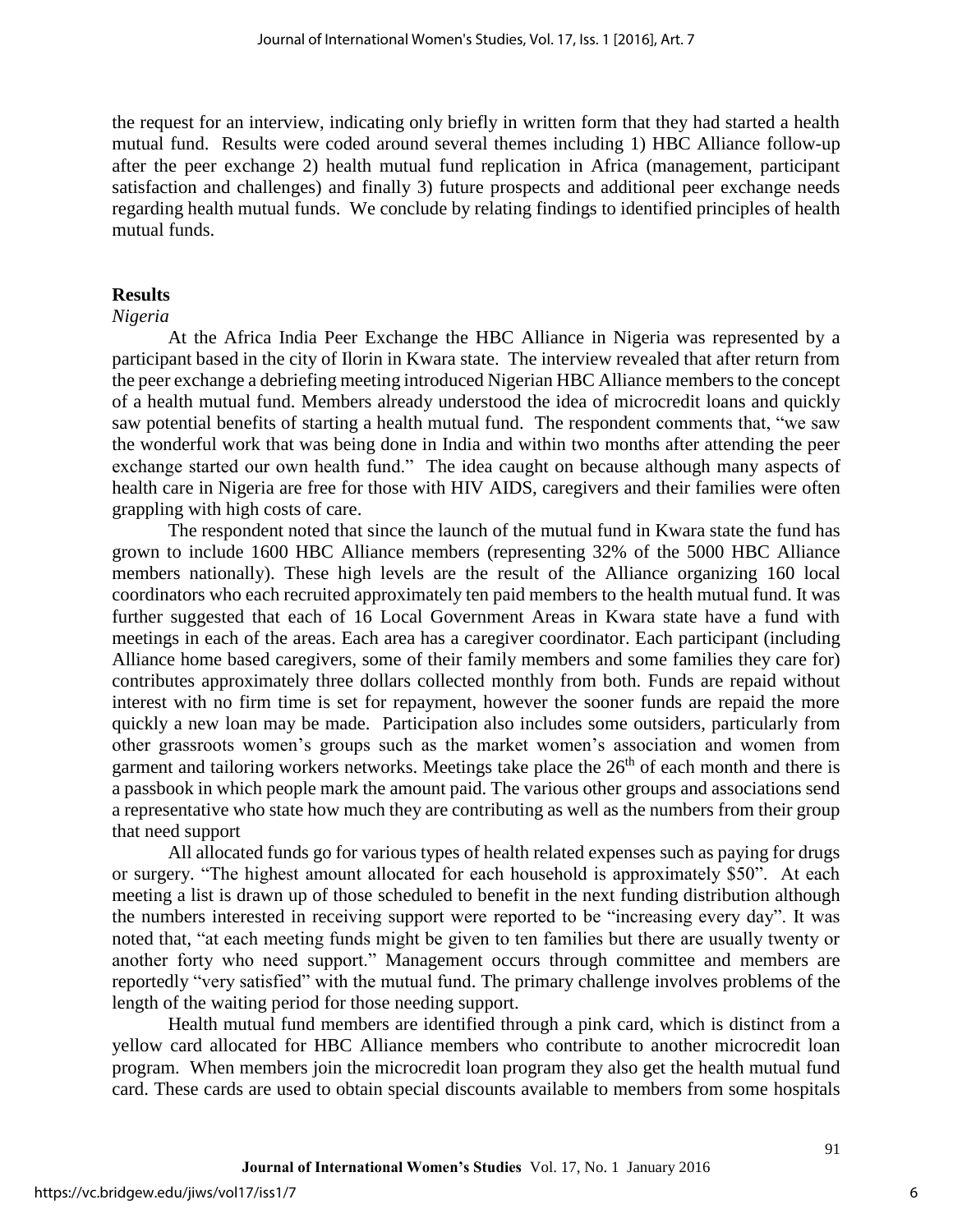and clinics. We have established partnerships with some clinics and hospitals. These are the twelve government hospitals. We have established different types of arrangements with each in terms of the levels of discounts for those who present the cards. Starting in 2009 when we first set up the Health Mutual Fund we began to visit the hospitals and clinics to set up these special arrangements.

When asked about future goals for the fund there was an expressed desire to create a women's bank that merges the microcredit loans and health mutual fund. In addition, there is also a wish for more women from the HBC Alliance in Nigeria to return to India to have a chance to observe mutual fund operations firsthand. The representative comments that, "at the first India Africa peer exchange it was just me who got a chance to see their operations. It would be useful to take five other women to India to see the process."

#### *Uganda*

In Uganda, the following reflects responses from the HBC Alliance coordinating group representatives based in Bugiri District and Kampala. One attended the Africa India Peer exchange and the other sent a response as the person responsible for mutual fund operations. The Alliance in the country is now operating in 10 districts with a six-person board running the Alliance at the national level with each of ten districts in the country also having a board and its own HBC Alliance groups. The HBC Alliance reports 3745 caregiver members in the country in recent years.

The respondent who attended the Africa India Peer Exchange mentions the decision to launch a mutual fund as a result of a debriefing soon after the return. The comment was made that "we brought home based care alliance members together after the peer exchange and discussed some of the issues we learned from the training." It was pointed out that: From this discussion, we realized there was a gap because many members of the Alliance were facing health problems for which they had no funds available and we realized that we needed to start a process of savings in cases of sickness to help with problems such as allowing caregivers greater access to drugs and to get help with access to health providers.

The first health mutual fund was started one year later in Kampala in the area of Akawa. UCOBAC, the HBC Alliance coordination group, facilitated travel to several other communities in Uganda and the women comments that "we were able to train the home based caregivers in Busia and Jinja." Since then, ten communities across the country launched health mutual funds to support caregivers including Bugiri, Mbuya, Nakawa, Kawmpe, Lunguja, Masaka, Jinja, Kaongo, Busia and Lugaga.

The respondent notes that "in the various districts the name for the health mutual fund varies. Some districts may call it a hospital fund, others may call it a welfare fund." Regarding the rationale for starting, it was stated that although " we now have free medical services in our community it is not easy to access extra funds needed for costs related to health and these funds are used to help with various types of unexpected costs." In the district of Bugiri, for example where one respondent was based, there are now 200 caregivers in the HBC Alliance, of which just over one quarter, 55 (27.5%) are reported to be part of the health mutual fund. No exact numbers are reported for health mutual fund members nationwide.

Contributions are limited to Alliance members, caregivers, people who are HIV positive who become caregivers but do not include involvement of other outside community members including those caregivers take care of. They began by collecting 10,000 Uganda shillings, although collections have since doubled and funds are reportedly collected weekly. "Funds are used to cover either costs due to sickness or death including those related to transportation, drugs or money required for treatment." The health mutual fund primarily distributes collected resources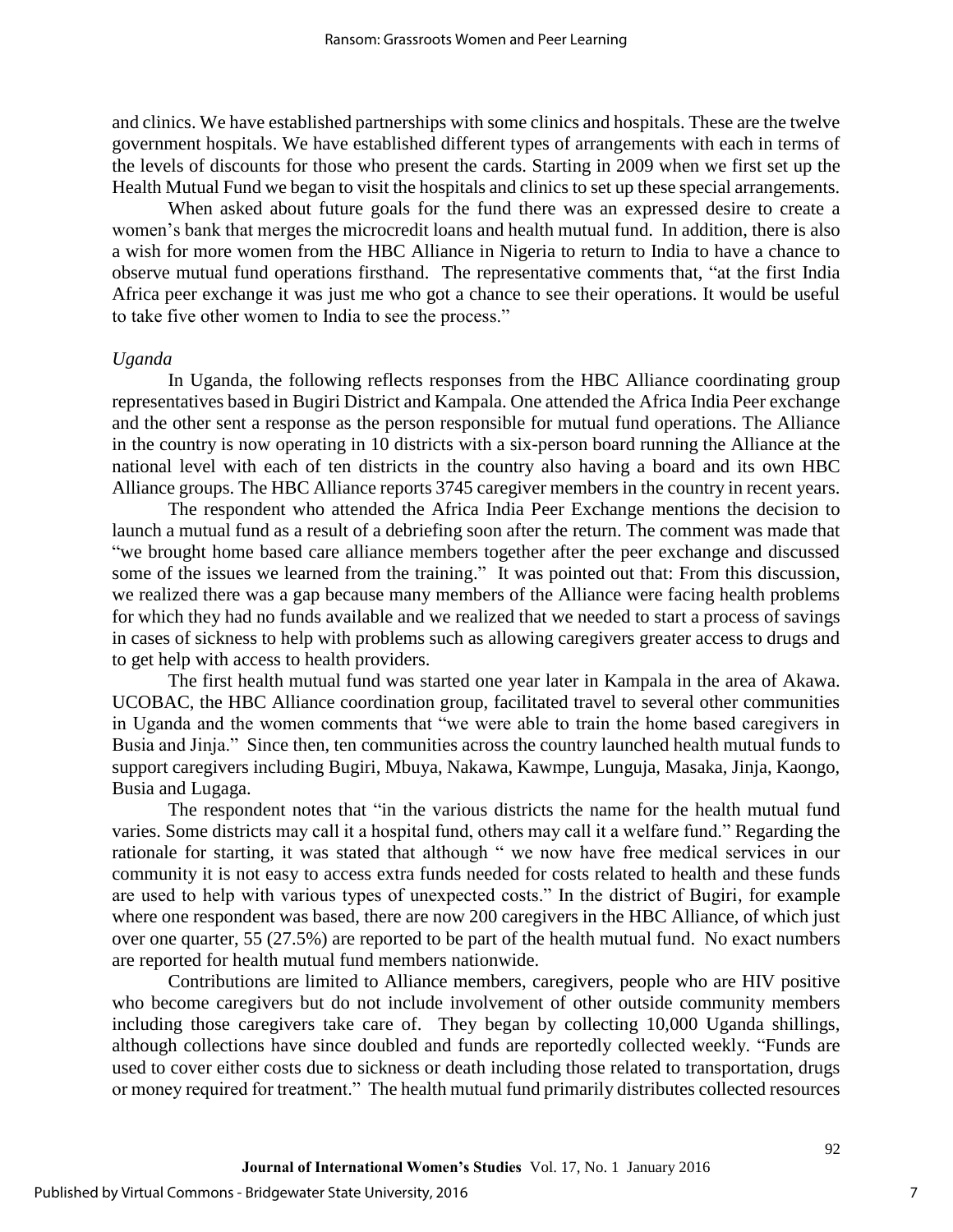to those in need, and partnerships have been established with public hospitals, private doctors, and government and private health centers. While there is no formal card related to membership there is an effective referral system in place involving printed "forms and flyers as a referral system to hospitals".

A treasurer collects funds and a management committee holds weekly meetings to make allocation decisions. The committee reviews forms where members explain their funding needs and sign a repayment guarantee identifying a second responsible person. Each approved applicant has one month to use and return the funds. "Each person is allocated to receive four or five dollars in a loan, four or five times what they put in for the month." The level of satisfaction among caregivers with the fund varied with "some satisfied and some dissatisfied" which was linked by the respondent to whether or not a person had benefitted by receiving money. Of the 55 who contribute monthly about four (13.7%) receive benefits.

The main challenges relate to difficulties in demanding repayment from those who are sick, (currently about 1% of those who receive funding never repay). Other problems include a lack of funds for regular monitoring as well as a need for better bookkeeping and savings records. In addition more education needs to take place among caregivers and community members about the health mutual fund to increase participation. Need is reported to have increased because some projects previously helping to promote the fund have ended.

For the future respondents desire additional stakeholder involvement particularly among widows, orphans as well as community nurses and doctors. They also hope that there might be more formal government recognition and support, as well as expansion of membership to all HBC Alliance members. In response to questions about what they might like from the original Indian peer exchange hosts, they would "like to know more about how they started and have an update on where they are now and what future plans they have." They would "also like to know more about how they collaborate with health staff in hospitals and health centers, whether they have community doctors and nurses in their areas and whether they have village health teams attached to health centers."

#### *Kenya*

In Kenya interviews reflect responses from representatives of the HBC Alliance in Kakamega and Laikipia County, both members of Groots Kenya, the network organization of grassroots women's groups who serves as the HBC Alliance national coordinator. The HBC Alliance had close to 18,000 caregiver members in the country in 2012. The Laikipia County representative attending the Africa India Peer Exchange representative comments about the debriefing upon return from the Africa India exchange: In addition to initiating the health mutual fund in my area, I also went around Kenya to other communities affiliated with Groots Kenya and did trainings on the health mutual fund concept in either other regions in 2011. Of the eight areas where trainings took place, four have now started health mutual funds including Limuru, Kendu Bay, Kakamega and Gatundu.

In Laikipia, a health mutual fund was launched the same year as the Africa India exchange, although initially it involved only a small 50 person support group of "caregivers dealing with orphans and HIV/AIDS". The rationale for starting the fund was because "many of the members needed money to buy medications so the idea of a health mutual fund was attractive". Reasons for starting the fund also include the fact that: Where we live we have free healthcare available to those who need HIV/AIDS medications, but when it comes to other opportunistic medications, the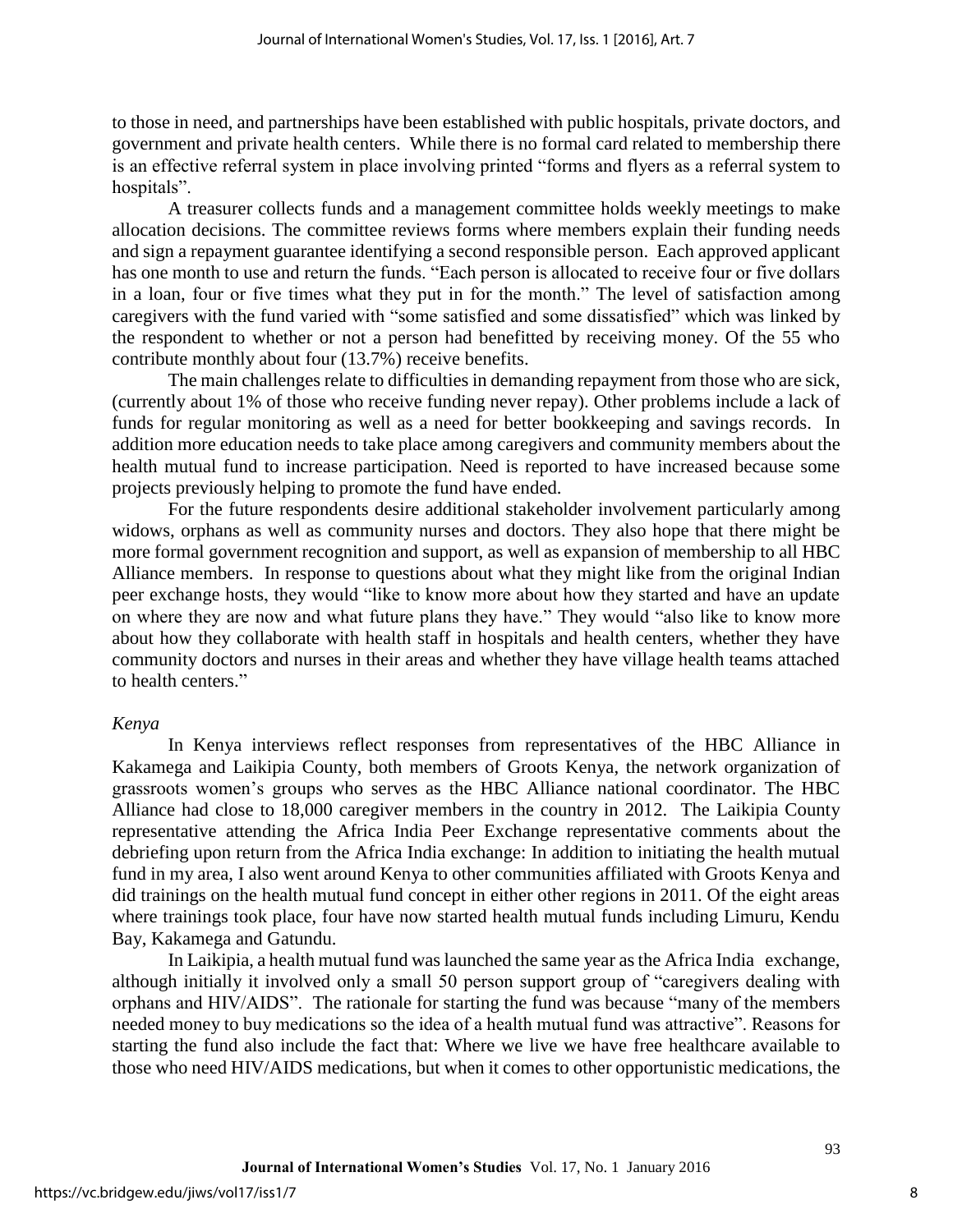drugs available are not free. There are other types of baseline investigations and tests and if someone needs to change regimes it is very costly.

One year later, the health mutual fund initiative was expanded to other Alliance members in the area, with a current membership in the fund reported to be currently 500.

In Kakamega, the health mutual fund was launched in 2011, two years after the 2009 exchange. This is reported to be as a direct result of participation in the training referred to above. We started a health mutual fund because to get health services in my country is very expensive so many poor women cannot afford. The health mutual fund was a platform to make us save for our health and be able to have assurance that we can get treatment when we fall sick."

The respondent also states that, "the Groots Kenya women who participated taught us how Indian women were saving money for health." It was explained, "They have been able to have a big movement of women who are involved in savings that are helping them to improve their economy". Alliance members were receptive since other types of women's savings efforts had already been started in the area.

In Kakamega the mutual fund initially involved only home based caregivers and elderly grassroots women in the community. The fund now exists in two areas within the district including Lugala and Madioli, with contributions varying from \$1 to \$2 dollars per month. Contributions are accepted from caregivers, some of the people caregivers take care of (called "friends" in the Alliance), as well as family members of caregivers and elderly women caring for people with HIV/AIDS. In Laikipia of the 500 active fund members, approximately 350 (70%) are home based caregivers with no non-Alliance caregivers participating, although it was mentioned that in some cases caregivers make contributions on behalf of the persons that they care for. There are also now approximately 50 family members of caregivers contributing. A 50-shilling annual registration fee is required along with another 40 shillings collected monthly from each member. Contributions are voluntary with all contributions nonrefundable. If a person fails to contribute for one month they are allowed to contribute the next month to make up for the month skipped.

In Laikipia funds collected from members may cover a variety of specific health benefits and services that are laid out in mutual fund by-laws. If the money is not used, it goes into a revolving fund that is available for other income generating activities. There are some restrictions on what can be covered such as lifetime medications. In Kakamega funds may be used to pay for medical check-ups, treatment consultations, medicine and maternal health bills. Non-Alliance caregivers are able to become members, contributing and receiving allocations from the fund only if, "they are willing to pay into the fund and meet designated criteria for being a poor household." Of the current 117 participants, 100 (85%) are now Alliance member caregivers, with approximately 10 (11.7%) people receiving allocations from the health mutual fund each month.

In both communities partnerships have been established with a wide range of health services. These include public and private hospitals, private doctors, (specifically army camp doctors who provide medication), government health centers and pharmacies in Laikipia and public hospitals, government health centers and clinics in Kakamega. In Laikipia mention was made of the fact that members receive a card, which can be presented to health entities with whom they have partnerships. Some services are provided free and others are discounted 50% for members.

Both communities have management committees for the funds, which include 12 members in Kakamega and 11 in Laikipia. Representatives include fund contributors, community based organizational leaders, who are caregivers and people designated as HIV positive*.* In Laikipia funds are collected monthly at Alliance meetings, with records of funds collected kept by both the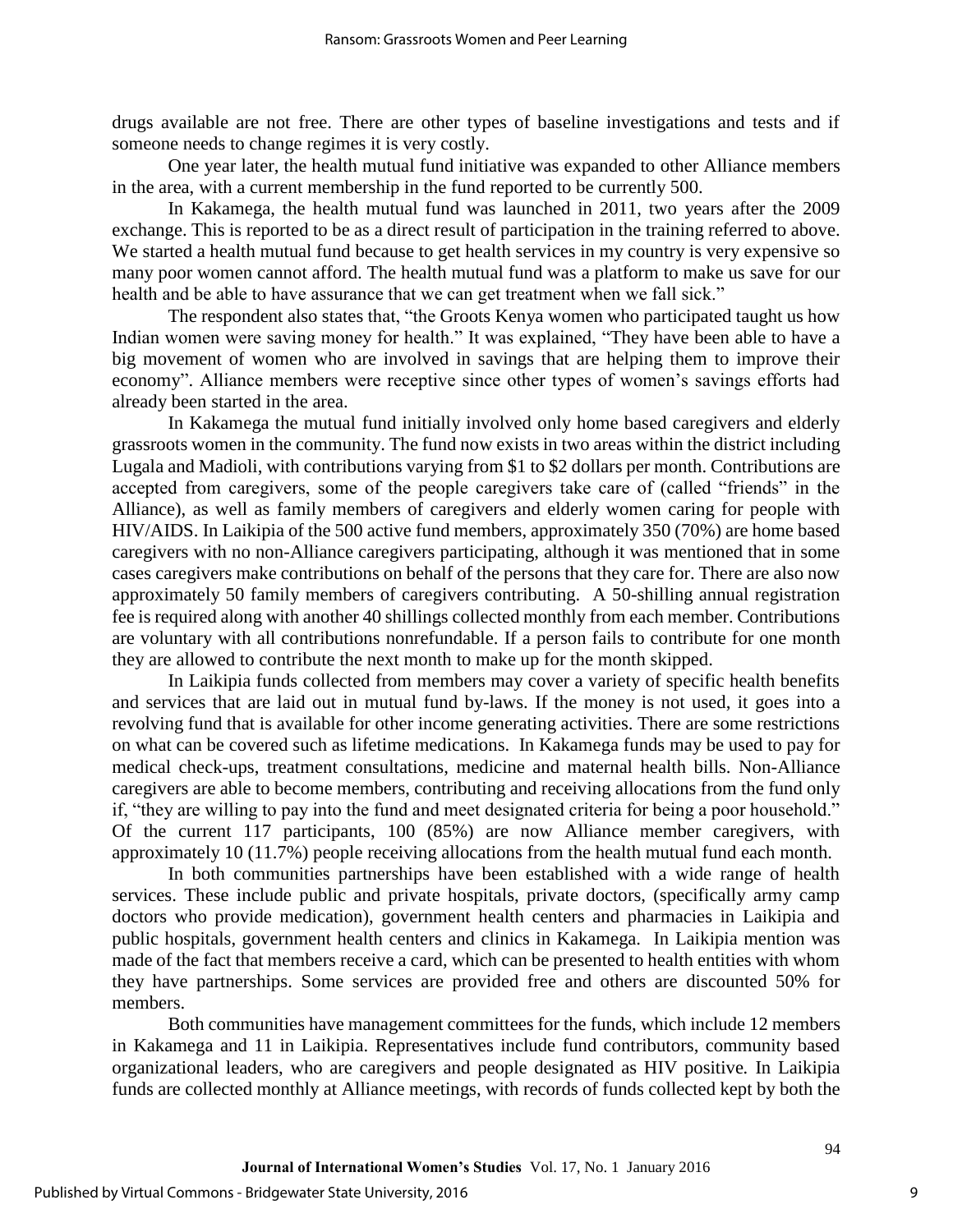treasurer and secretary and recorded in member passbooks. The management committee decides funding allocations, with recipients not being required to pay back. Approximately five to ten people receive funding each month for various health care expenses.

Respondents reported that in both communities caregivers were "somewhat satisfied" with the health mutual fund. The primary challenge identified in Kakamega was the fact that some members "may be very sick and require a lot of money to go to a high level hospital however the health mutual fund can only pay a maximum of 5000 Kenyan shillings." In Laikipia a similar challenge was noted although it was stated that "some expect too much that we can't provide, for example a diabetic who needs medication for a lifetime or on a daily basis".

Future goals from the perspective of Kakamega was a desire to expand the initiative to a larger scale and have it become part of the health system "adopted by government as a pro poor health investment", along with a contribution of government funds. There was also a desire for expansion of home-based caregiver involvement. In Laikipia, they would like to "find a way to cater for those admitted to the hospital and find ways the fund might be able to cater to long term hospitalizations and lifetime medication issues."

In response to the question about needs for additional learning from Indian trainers, the Laikipia representative wished to learn more about how to cater for community members, methods for networking with clinics and private hospitals and more guidance about government involvement.

## **Discussion and Conclusion**

Health care and support functions once dependent solely on the family have moved towards home based care providers who have formed powerful networks of grassroots women in countries across Africa. We have examined participatory knowledge transmission within these networks through study of one learning methodology, the peer exchange. We sought to understand learning and replication of a specific "best practice", a health mutual fund. With respect to our question of the extent of learning, we find evidence of an exciting transformation towards greater control of health within this women's social movement. We also see change from a sole focus on care giving as members garner resources, such as network strength in numbers and social bonds, to increase health access of caregivers through strengthening financial systems of support.

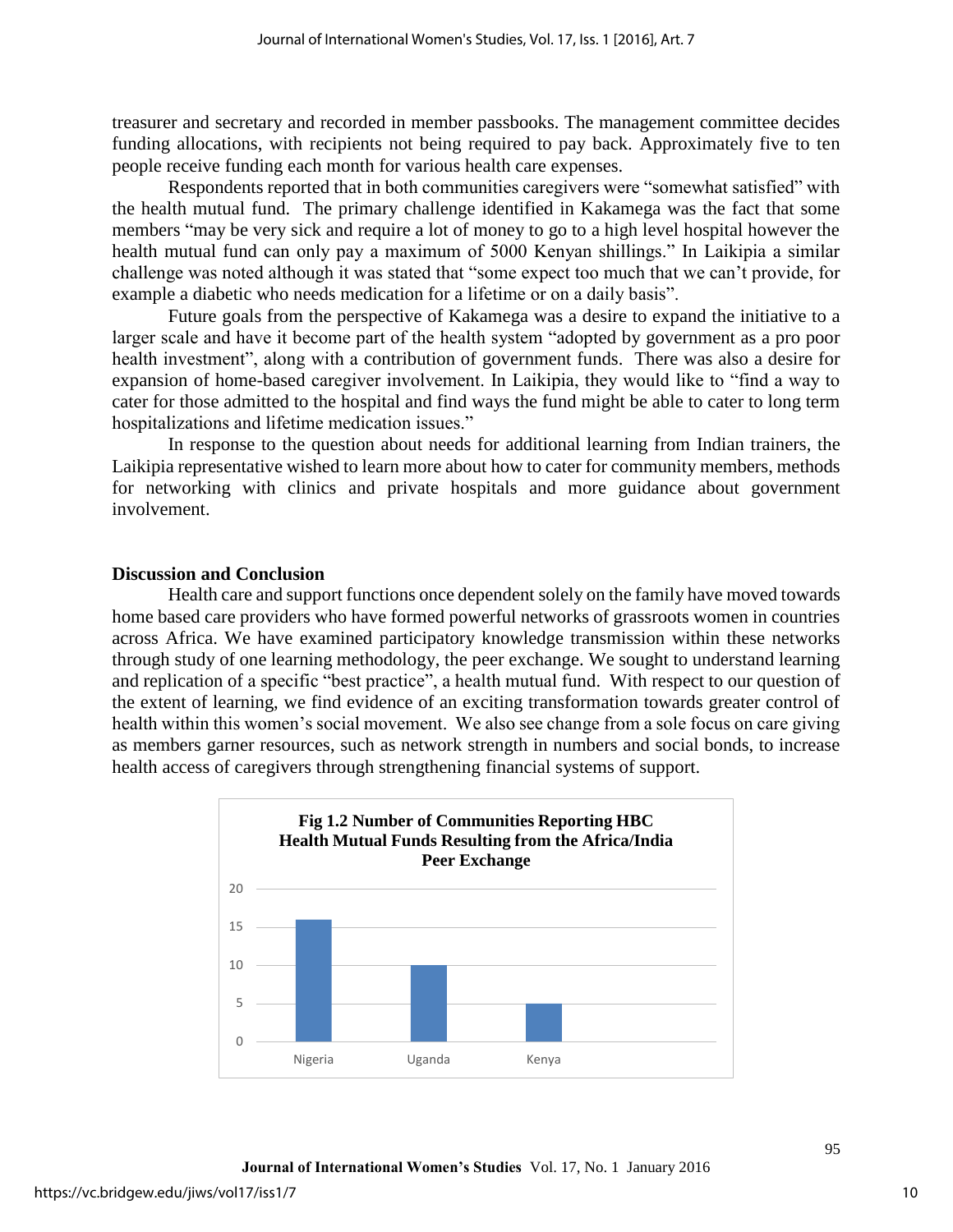With respect to the question concerning peer exchange follow up, it is clear that HBC Alliance representatives from all countries in Africa responding (Nigeria, Uganda and Kenya) were both strategic and disciplined. They worked quickly after the peer exchange to conduct appropriate debriefings and trainings about the mutual health fund concept upon their return home.

With respect to our question about replication of the health mutual fund "best practice", all three countries show rapid implementation of the model through launch of a fund (within the same year as the exchange in Nigeria and Kenya, and within one year in Uganda) after participants returned. There were also significant spin-offs, with funds started in more than one location in each of the three reporting countries (Fig. 1.2), although in the country reporting the most new communities involved, Nigeria the funds were all in one state. In Uganda and Kenya the numbers of communities with HBC groups launching health mutual funds ranged from five to ten within two to three years following the exchange. The dynamism of caregiver networks and district group structure clearly seems useful as a base for launch of health mutual funds to increase health support. While the time since inception of the mutual funds was short, there is also some evidence of sustainability (three to four years) of the mutual health funds thus far.

| <b>Mutual Health</b>    | <b>Alliance Health Mutual</b>   | <b>Nigeria</b>    | <b>Uganda</b> | Kenya         |
|-------------------------|---------------------------------|-------------------|---------------|---------------|
| Organization            | <b>Funds Characteristics</b>    |                   |               |               |
| Principles**            | <b>Linked to Each Principle</b> |                   |               |               |
| <b>Solidarity-Fixed</b> | Regular member                  | $\mathbf{X}$      | X             | $\bf{X}$      |
| <b>Contributions</b>    | contributions                   | monthly           | weekly        | monthly       |
| <b>Democracy</b> and    | Participatory collections       | X                 | X             | X             |
| Participation           |                                 |                   |               |               |
|                         | Management through              | $\mathbf X$       | X             | X             |
|                         | committee                       |                   |               |               |
|                         |                                 |                   | 55 in Bugiri- | 617-          |
|                         | Variability in mutual fund      | 1600 Kwara        | $+9$ other    | 500 Laikipia  |
|                         | size and membership by          | state             | districts     | $+117$        |
|                         | location                        |                   |               | Kakamega      |
|                         |                                 |                   |               | (2 districts) |
|                         | Voluntary membership            | X                 | $X -$         | X             |
|                         | Member ID                       | card              | No card       | card          |
| <b>Autonomy</b> and     | No gov't approval or            | Partnerships 12   | Partnerships  | Partnerships  |
| Freedom                 | involvement                     | gov't             | public        | public        |
|                         |                                 | hospitals/clinics | hospitals,    | hospitals,    |
|                         |                                 |                   | gov't and     | gov't health  |
|                         |                                 |                   | private       | centers,      |
|                         |                                 |                   | health        | clinics       |
|                         |                                 |                   | centers,      |               |
|                         |                                 |                   | private       |               |
|                         |                                 |                   | doctors       |               |
|                         | No outside interference in      |                   |               |               |
|                         | management                      | X                 | X             | X             |
| <b>Personal</b>         | Personal responsibility         | Repayment of      | Repayment     | No            |
| <b>Development</b>      | through membership/Respect      | loans without     | required      | repayment     |
|                         | for human dignity               | interest-no       | after 1       | required      |
|                         |                                 | time limit        | month         |               |
| Non-profit objective    | Goal to strengthen health       | X                 | X             | X             |
|                         | safety net; Reductions health   |                   |               |               |
|                         | expenses                        |                   |               |               |

**Fig. 1.3. HBC Alliance Health Mutual Fund Characteristics and Link to Fund Principles**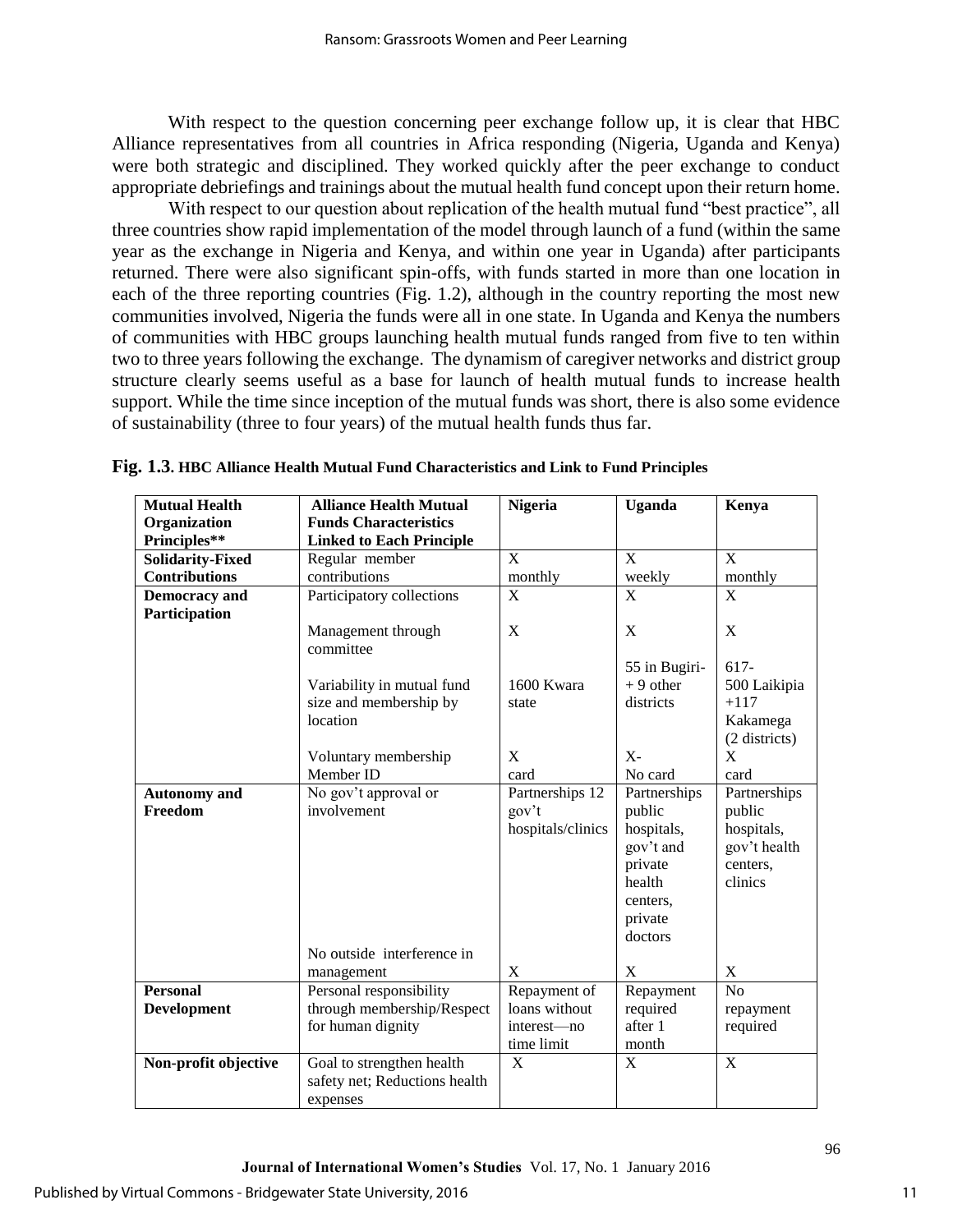| <b>Responsibility</b>  | Solidarity and member<br>responsibility                       | X                                                                                                        | X                                                                            | X                                                       |
|------------------------|---------------------------------------------------------------|----------------------------------------------------------------------------------------------------------|------------------------------------------------------------------------------|---------------------------------------------------------|
| <b>Social Movement</b> | Builds on HBC women's<br>networks                             | X<br>31.25% of fund                                                                                      | X<br>27.5%                                                                   | X<br>70% in                                             |
|                        | Varying degrees of<br>exclusivity marketing and<br>enrollment | <b>HBC</b> Alliance<br>members; fund<br>open to HBC<br>friends, family,<br>other women's<br>associations | Bugari fund<br><b>HBC</b><br>members;<br>also open to<br>other<br>caregivers | Laikipia<br><b>HBC</b><br>members,<br>85%<br>Kakamega   |
|                        |                                                               |                                                                                                          |                                                                              | Open to<br>friends,<br>family or<br>other<br>caregivers |

\*\***Source: ILO Mutual Health Organizations, 2001**

The HBC Alliance health mutual funds launched in Africa as a result of the peer exchange generally follow broad principles and characteristics of health mutual organizations (Fig. 1.3) previously discussed, although in some communities different labels for these funds are sometimes used (ILO, 2001). We see commitment to solidarity and member responsibility through general requirements for regular through small, fixed member contributions. Each newly launched fund demonstrates autonomy and freedom, with leadership remaining in Alliance hands. There is variability in participation if we look at fund size with participation highest in Nigeria and lowest in Uganda. These differences also reflect some limitations in clear reporting by respondents of community versus participant totals nationwide. Exclusivity of membership to the HBC Alliance appeared greatest in Kenya (70 to 85% of participants were Alliance members), in contrast to lower levels in Nigeria (31.5%) or Uganda (27.5) due to practices such as inviting participation by other grassroots women's associations. This may be compared to India, where enrollment is in the thousands and where more outreach and involvement of the broader community occurred.

Democratic principles are also reflected in fund structure, operations and management. We find consistency in management functions allocated to committees in all reporting countries, and decisions about recipients and withdrawals resting in collective hands. Reported monthly recipients were however relatively small, ranging from four per fund in Uganda, to approximately ten in each of the three other reporting locations. With respect to potential for reaching the very poor, consideration should be also given to the large grassroots base of the HBC Alliance. All of the funds suggest non-profit objectives although rules and criteria for withdrawal based on health need vary slightly. There is also some variation in rules for repayment, which is required in Nigeria and Uganda but not, for instance in some funds in Kenya. Respondents point to interesting diversity in patterns of partnerships that have been negotiated with range of health providers for member discounts and savings.

It is also noteworthy that none of the respondents report outright dissatisfaction of members. At the same time, only one of the three countries report complete participant satisfaction which was linked by some to range of management challenges faced by the funds including high caregiver expectations, longer waiting periods at times for members to receive support, and hurdles related to meeting needs of the very sick. Future research should involve more extensive surveys of a larger number of fund participants.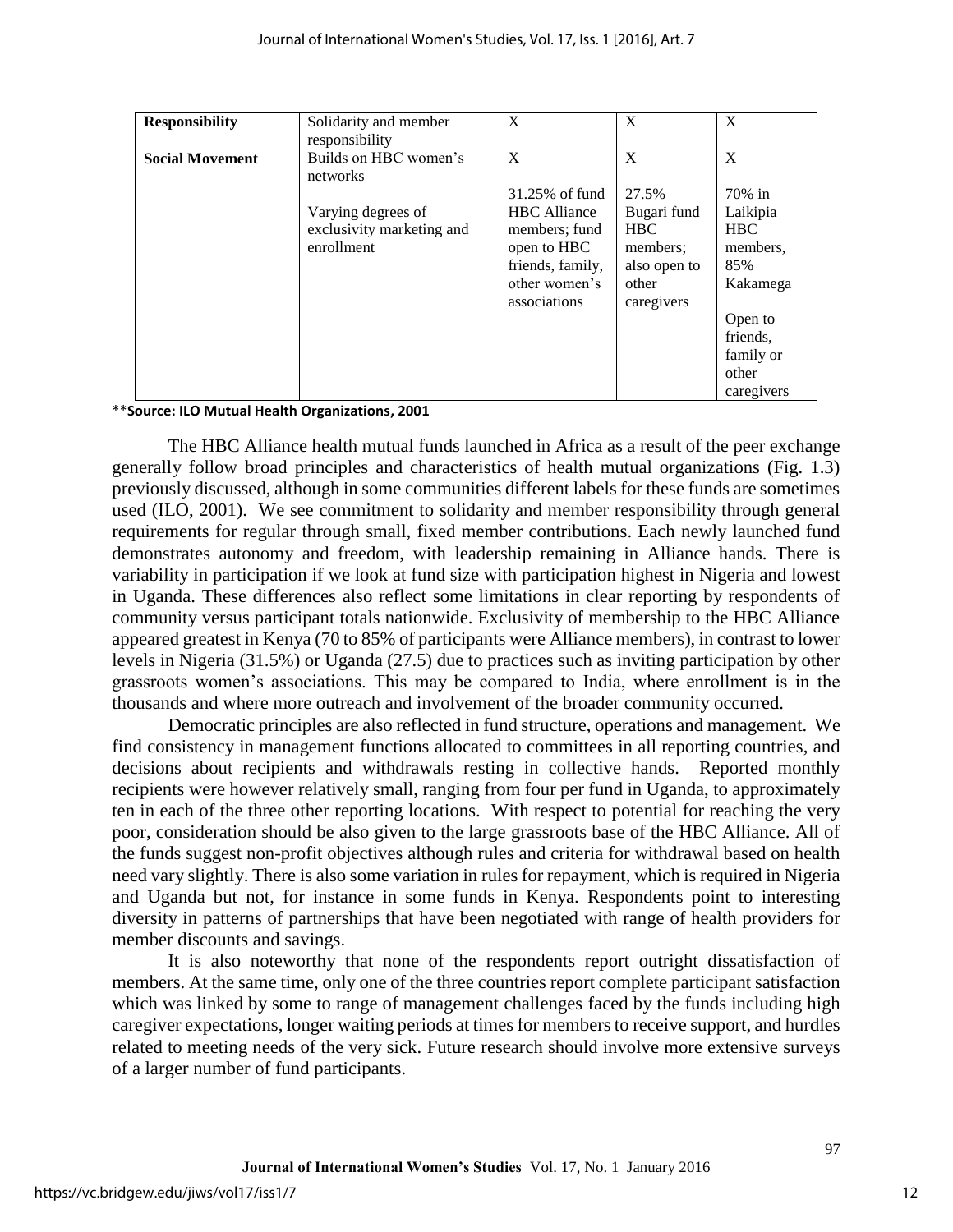Finally, with respect to the question posed about future prospects for these funds we uncovered a desire for greater expansion and caregiver involvement, and new possibilities for creative institutional arrangements such as merging health mutual funds into a women's bank. There is also clear potential for increased government involvement, coordination and support. We see demand for additional peer exchanges and linkages with the groups in India. New programs should support continued peer coordination among health mutual funds through ongoing progress reports and updates, opportunities for new participant training and information about management issues including health system integration, partnerships, record-keeping and outreach, to name a few.

In conclusion, women's grassroots networks continue to be a source of empowerment and creativity for those coming together to meet common goals. Women reshape their lives through active social engagement and careful learning from best practices of peers. The collective health financing systems the caregivers have established are holistic, building emotional, educational and business skills. These complement and fill in gaps even in places where government health services play an important role. Although health mutual funds are limited in scope, we find women taking the initiative and moving from positions of weakness to new forms of strength. As countries move to embrace new global health targets for universal care, there are opportunities for governments and relevant health policy stakeholders to build on these initiatives rather than starting anew.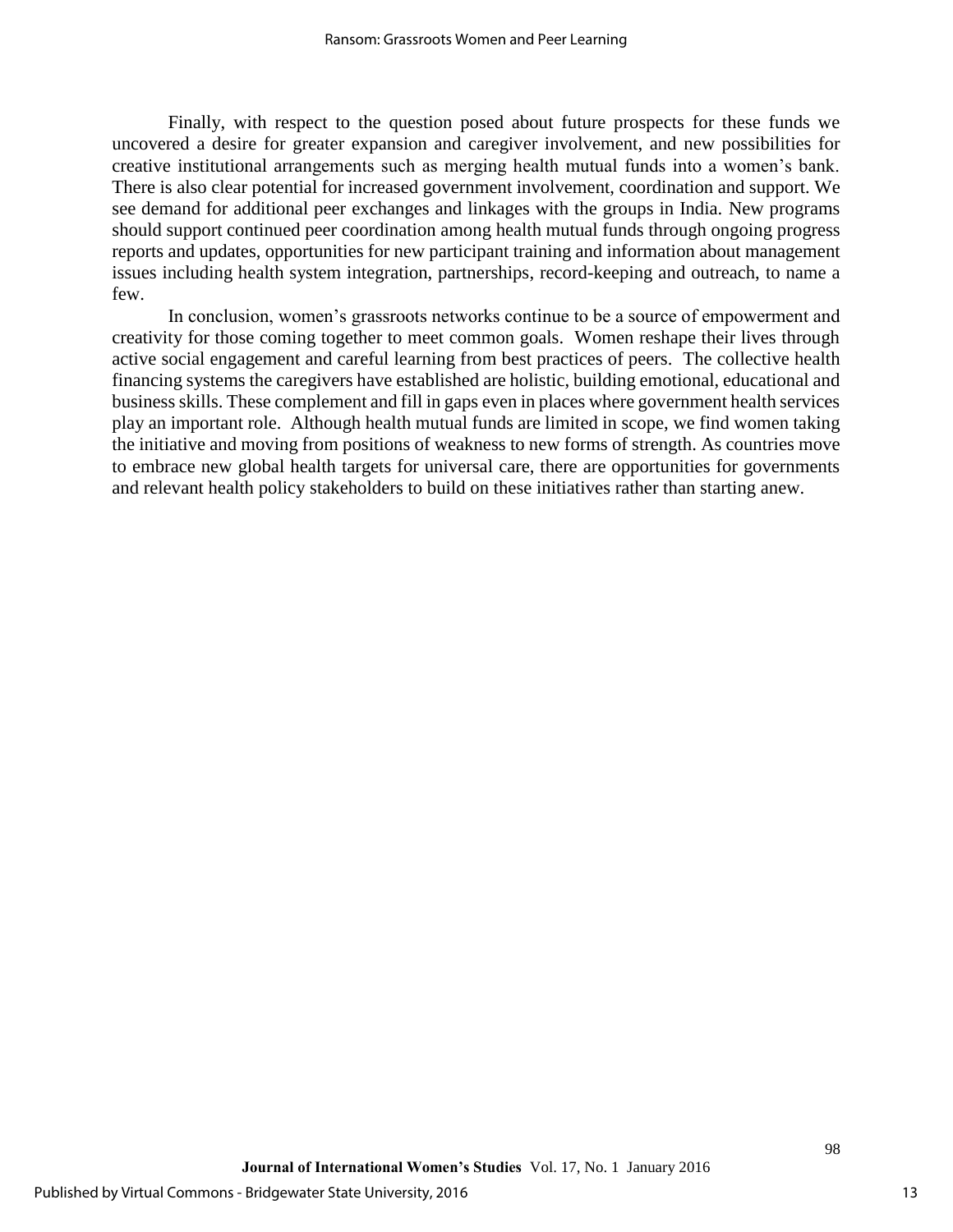## **References**

Africa Step Team (n.d.). Health mutual societies in Africa: A form of micro-health insurance. Retrieved from

http://www.ilo.org/public/english/region/afpro/abidjan/publ/ilo8/social7.pdf.

- Atim, C. (1999). Social movements and health insurance: a critical evaluation of voluntary, nonprofit insurance schemes with case studies from Ghana and Cameroon. *Social Science and Medicine* 48 (7). 881-896.
- Atim C. (1998). The contributions of mutual health organizations to financing, delivery and access to health care: Synthesis of research in nine west and central African countries. *Abt Associates*. Retrieved from http://www.ilo.org/wcmsp5/groups/public/---ed\_protect/-- -secsoc/documents/publication/wcms\_secsoc\_110.pdf.
- Basaza, R. K., Criel, B., & Van der Stuyft, P. (2010). Community health insurance amidst abolition of user fees in Uganda: the view from policy makers and health service managers. *BMC Health Services Research*, 101-10. doi:10.1186/1472-6963-10-33.
- Basaza, R., Criel, B., & Van der Stuyft, P. (2007). Low enrollment in Ugandan Community Health Insurance Schemes: underlying causes and policy implications. *BMC Health Services Research*, *7,* 105-116. doi: 10.1186/1472-6963-7-105.
- Borgatti S. P, Cross R. (2003). A relational view of information seeking and learning in social networks. *Management Science* 49 (4), 432-445.
- Bureau of the Statistical Commission of the United Nations. (2015). Technical report on the process of the development of an indicator framework for the goals and targets of the post 2015 development agenda. Retrieved from [https://sustainabledevelopment.un.org/content/documents/6754Technical%20report%20o](https://sustainabledevelopment.un.org/content/documents/6754Technical%20report%20of%20the%20UNSC%20Bureau%20%28final%29.pdf) [f%20the%20UNSC%20Bureau%20%28final%29.pdf.](https://sustainabledevelopment.un.org/content/documents/6754Technical%20report%20of%20the%20UNSC%20Bureau%20%28final%29.pdf)
- Carrin G. (2003). Community based health insurance schemes in developing countries: facts, problems and perspectives. Discussion Paper 1. Geneva, WHO.
- Carrin G., Waelkensz, M.P., & Crielz B. (2005). Community-based health insurance in developing countries: a study of its contribution to the performance of health financing systems *Tropical Medicine and International Health*. 10(8), 799-811.
- Carrin G., James. C. (2005). Social health insurance: key factors affecting the transition towards universal health coverage. *International Social Security Review.*58 (1), 45-64. doi: 10.1111/j.1468-246X.2005.00209.x.
- Chang, M. (December 14, 2012). The place of health in the post 2015 development agenda. *World Health Organization*. Geneva, Switzerland. Retrieved from [http://www.who.int/dg/speeches/2012/mdgs\\_post2015/en/index.html.](http://www.who.int/dg/speeches/2012/mdgs_post2015/en/index.html)
- Criel, B., Atim, C., Basaza, R., Blaise, P., & Waelkens, M. (2004). Community health insurance (CHI) in sub-Saharan Africa: researching the context. *Tropical Medicine & International Health*.9 (10), 1041-1043. doi:10.1111/j.1365-3156.2004.01315.x.
- De Allegri, M., Sauerborn, R., Kouyat, B., & Flessa, S. (2009). Community health insurance in sub-Saharan Africa: what operational difficulties hamper its successful development? *Tropical Medicine & International Health*, *14*(5), 586-596. doi:10.1111/j.1365- 3156.2009.02262.x.
- Devadasan, N. N., Criel, B., Van Damme, W., Lefevre, P., Manoharan, S. S., & Van Der, P. (2011). Community health insurance schemes & patient satisfaction - evidence from India. *Indian Journal of Medical Research*, *133*(1), 40-49.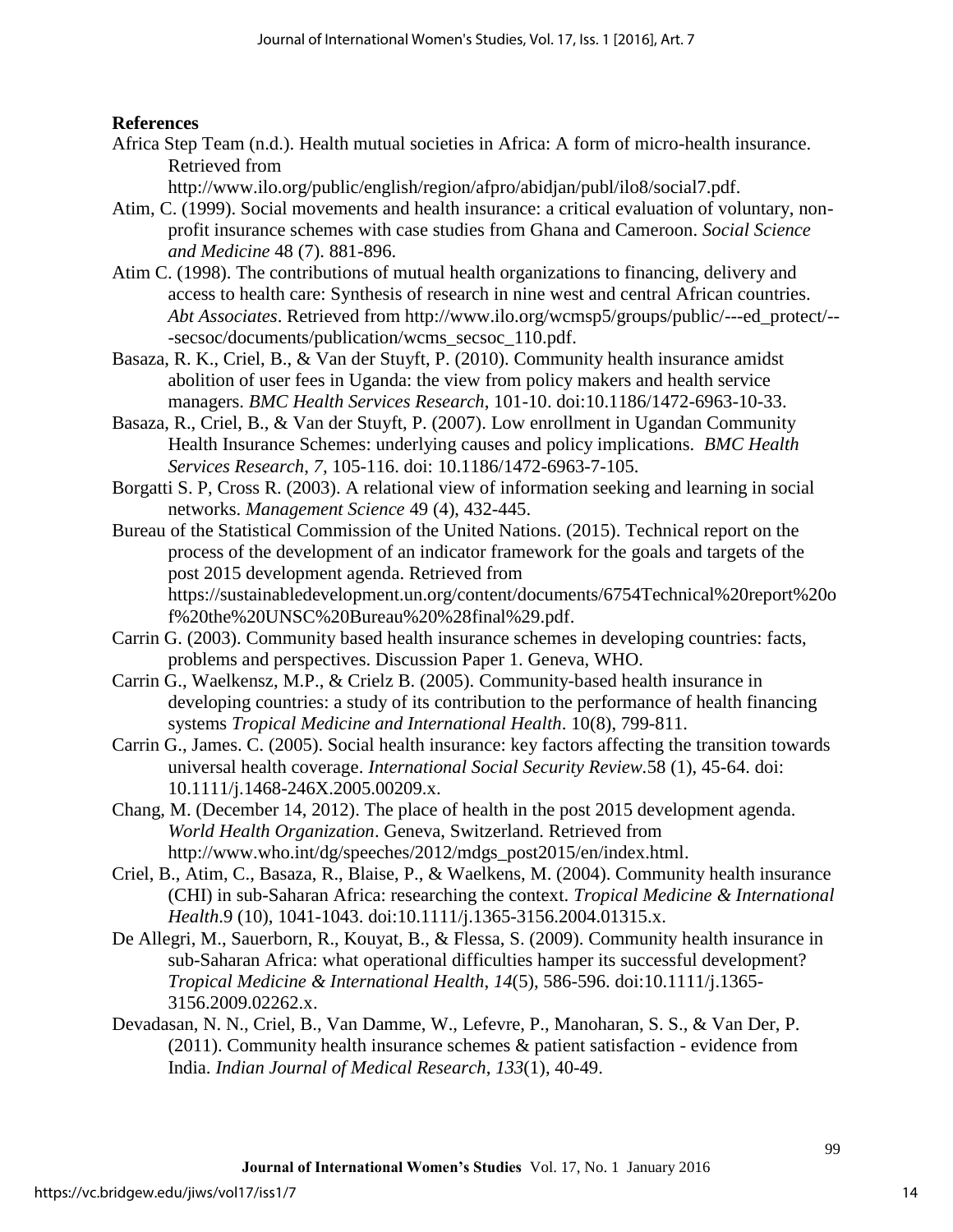- Devadasan, N., Criel, B., Van Damme, W., Ranson, K., & Van der Stuyft P. (2007, March 15). Indian community health insurance schemes provide partial protection against catastrophic health expenditure. *BMC Health Services Research*, *7*43-11. doi: 10.1186/1472-6963-7-43.
- Develtere P. (1993). Cooperative movements in the developing countries. Old and new orientations. *Annals of Public and Cooperative Economics* 64 (2), 179-208. doi: 10.1111/j.1467-8292.1993.tb01389.x.
- de Allegri, M., Kouyaté, B., Becher, H., Gbangou, A., Pokhrel, S., Sanon, M., & Sauerborn, R. (2006). Understanding enrolment in community health insurance in sub-Saharan Africa: a population-based case-control study in rural Burkina Faso. *Bulletin of the World Health Organization*, 84(11), 852-B.
- Ekman B. (2004). Community-based health insurance in low income countries A systematic review of the evidence*. Health Policy Plan* 19(5). 249-270. doi: 10.1093/heapol/czh031.
- European Parliament (2011). The role of mutual societies in the 21<sup>st</sup> century, Directorate General for Internal Policies, Policy Department A, Economic and Scientific Policy. Report IP/A/EMPL/ST/2010-004 PE 464.434. Retrieved from [www.europarl.europa.eu/document/activities/cont/201108/20110829ATT25422/2011082](http://www.europarl.europa.eu/document/activities/cont/201108/20110829ATT25422/20110829ATT25422EN.pdf) [9ATT25422EN.pdf.](http://www.europarl.europa.eu/document/activities/cont/201108/20110829ATT25422/20110829ATT25422EN.pdf)
- Fafchamps M. (1992). Solidarity networks in preindustrial societies: rational peasants with a moral economy. In *Economic Development and Cultural Change*. University of Chicago. 41(1), 147-74.
- Gabriele A. J., Montecinos D. (2001). Partners' competence on the participation and learning of low-achieving students, *Journal of Experimental Education*, 69(2) 152-178.
- Groots International (2009). India-Africa learning exchange report. Brooklyn, N.Y.
- Hendriks, M., Brewster, L., Wit, F., Bolarinwa, O., Odusola, A., Redekop, W., & ... Schultsz, C. (2011). Cardiovascular disease prevention in rural Nigeria in the context of a community based health insurance scheme: Quality Improvement Cardiovascular care Kwara-I (QUICK-I). *BMC Public Health*, *11*(1), 186-194. doi:10.1186/1471-2458-11-18.
- International Labor Organization (2001). Mutual health organizations and micro-entrepreneurs associations guide. Geneva, Switzerland. Retrieved from http://www.ilo.org/wcmsp5/groups/public/---ed\_protect/-- secsoc/documents/instructionalmaterial/wcms\_secsoc\_1275.pdf.
- Jeanetta S. (2007). Peer exchanges: A how- to handbook for grassroots women's organizations. Huairou Commission, Brooklyn N.Y.
- Kalka, A. (2008). Health insurance in sub-Saharan Africa: a call for subsidies. *Bulletin of The World Health Organization*, *86*(3), 161-240.
- Kenyan partners: key to gaining leadership roles. (2012, September). *Home-Based Care-givers Newsletter*. p. 4-5. Retrieved from
	- http://homebasedcarealliance.files.wordpress.com/2012/11/hbca-newsletter-vol2-iss2.pdf.
- Kutzin J., Barnum H., (1992). Institutional features of health insurance programs and their effects on developing country health systems. *International Journal of Health Planning and Management* 7 (1), 51-72 doi: 10.1002/hpm.4740070106.
- Micro-insurance Innovation Facility. (2013, July 30). Swayam Shikshan Prayog (SSP), Enhancing community resilience in low-income households in India. Retrieved from [http://www.microinsurancefacility.org/grantee/ig/swayam-shikshan-prayog-ssp.](http://www.microinsurancefacility.org/grantee/ig/swayam-shikshan-prayog-ssp)